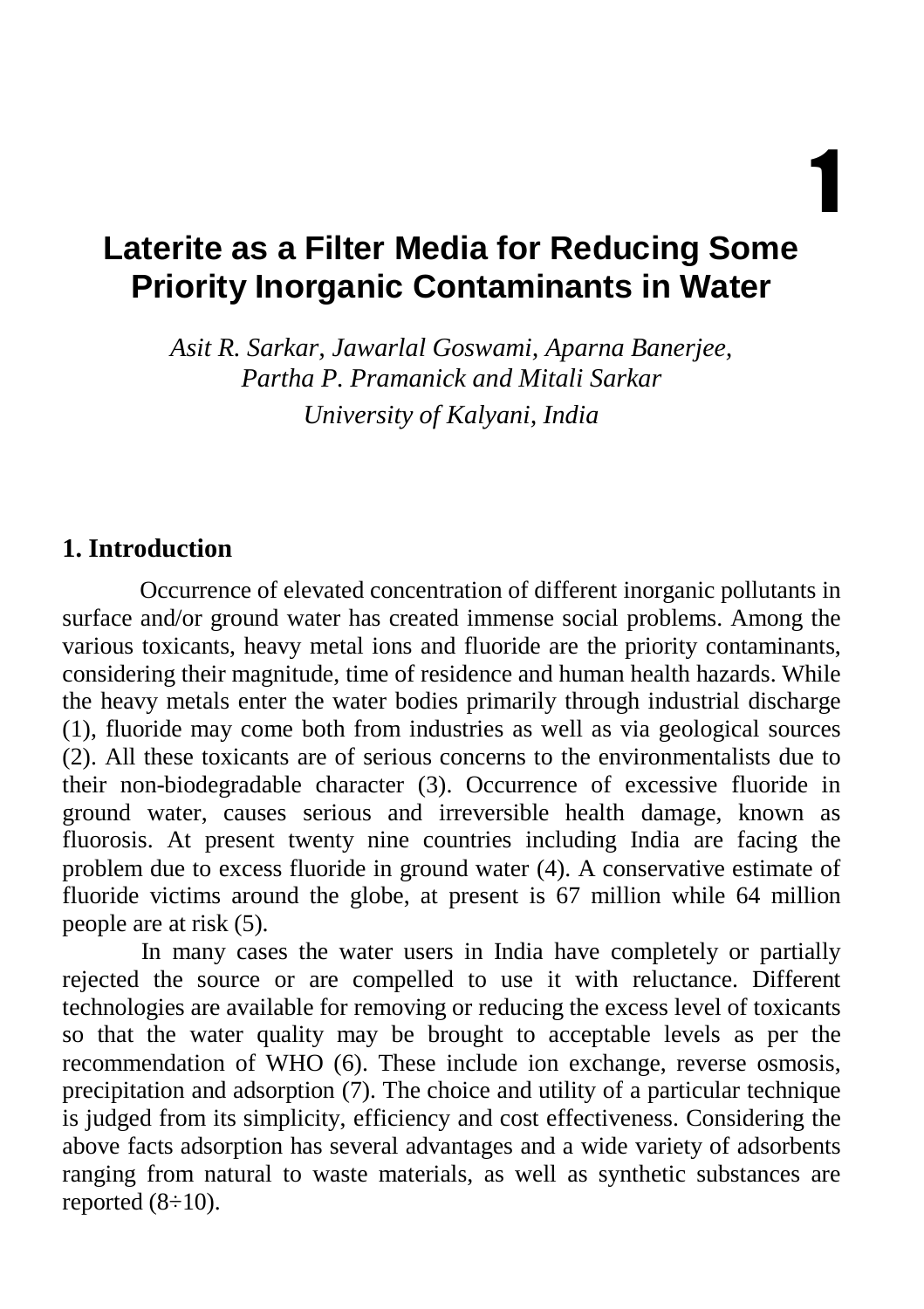The present study is intended to use laterite for effective removal of heavy metals viz., copper, nickel, zinc and iron as well as fluoride from water. Laterite is a weathered rock available abundantly in several parts of the country. It is therefore a readily available, low cost material. Moreover the operation process is simple and can be used by rural people also.

# **2. Experimental**

All the chemicals were of analytical-reagent grade. Stock solutions (1000 ppm) of Cu(II), Ni(II), Zn(II), Fe(II) were prepared by dissolving the respective metal salts in doubly distilled water. Fluoride solution (stock) of 100 ppm was prepared by dissolving potassium fluoride in doubly distilled water, kept in plastic container. Laterite obtained from Bankura, (West Bengal, India) was washed with doubly distilled water, air-dried and sieved at different size fractions.

### 2.1. Apparatus

Perkin-Elmer atomic absorption spectrophotometer and UV-VIS spectrophotometer were used for determination of metal ions and fluoride respectively. Systronics pH meter was used to measure the pH of the aqueous solutions. In AAS an air-acetylene flame was used with the observation at 10 cm above the burner with the following wavelengths; Cu: 327.4, Ni: 232.0, Fe: 372.0 and Zn: 213.9 nm (11).

#### 2.2. Procedure for adsorption experiment

The sorption behaviour of various metals was examined under both static and dynamic conditions. The operational variables were optimized through the static process. The static method was used to determine the capacity of laterite, as well as the kinetics of adsorption process. The dynamic method was used to determine the influence of flow rate and sample volume on the column operation.

*Static process*: 50 ml of solute solution after pH adjustment was equilibrated with 1.0 g of laterite in a batch reactor and shaken till the equilibrium is attained. Solute concentration in the supernatant was measured (11) for the calculation of percent uptake.

*Dynamic process*: The chromatographic column used was a glass tube  $(30\times1.0 \text{ cm})$  with a coarse sintered-glass disc and a tap at the bottom that was prepared by careful filling of laterite, the bed length being about 20 cm. A fixed volume of solute solution was allowed to pass through the column at a flow rate of 5.0 ml/min. A definite volume of effluent was collected at regular interval and the concentration was measured following the standard method.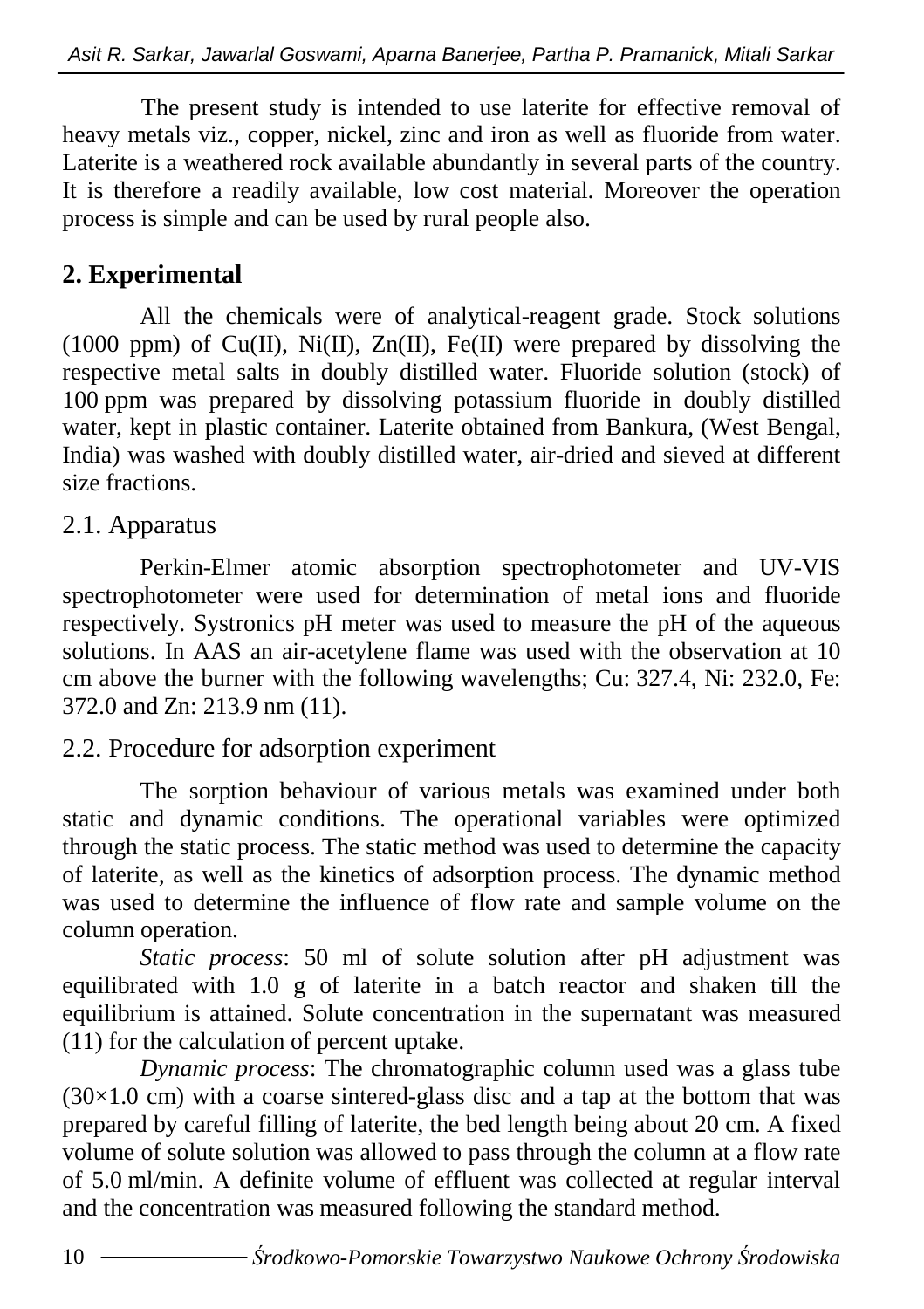# **3. Results and Discussion**

The physico-chemical composition of laterite was determined following standard method (12) and presented in Table 1. Major components are silica, alumina and iron (III) oxide with minor components of different metal oxides viz. sodium, potassium, calcium, magnesium, manganese and titanium.

| Constituent                    | Percentage by weight |  |  |
|--------------------------------|----------------------|--|--|
| SiO <sub>2</sub>               | 67.200               |  |  |
| $Al_2O_3$                      | 9.350                |  |  |
| Fe <sub>2</sub> O <sub>3</sub> | 10.000               |  |  |
| Na <sub>2</sub> O              | 0.200                |  |  |
| $K_2O$                         | 2.730                |  |  |
| CaO                            | 0.030                |  |  |
| MgO                            | 1.000                |  |  |
| MnO <sub>2</sub>               | 0.052                |  |  |
| TiO <sub>2</sub>               | 1.270                |  |  |
| Loss on ignition               | 6.100                |  |  |

**Table 1.** Physico-chemical composition of Laterite **Tabela 1.** Skład fizyko-chemiczny laterytu

## 3.1. Optimisation of operational variables in static process

Suitable applications of laterite for the adsorption of solutes demand the process to be both thermodynamically and kinetically favourable. To achieve the maximum efficiency, it is necessary to optimise the operational variables. Equilibrium shaking time, dose, temperature and pH, are the major guiding factors for batch process, while volume of sample solution and flow rate are important for column study.

*Adsorption as a function of shaking time:* The time taken for the adsorption of solutes and the attainment of the equilibrium condition is of considerable importance. It is observed that different solutes required different times for attaining equilibrium with different extent of uptake. Within the series of studied metal ions, equilibrium time  $(t_{eq})$  for copper ion is shortest. The observed order is found to be:  $Cu(II) > Zn(II) > Ni(II) > Fe(II)$ . Ferrous ion shows highest uptake of 93% while that for copper, nickel and zinc are 86, 79 and 71% respectively for an initial concentration of 20 ppm (Fig. 1). It is further observed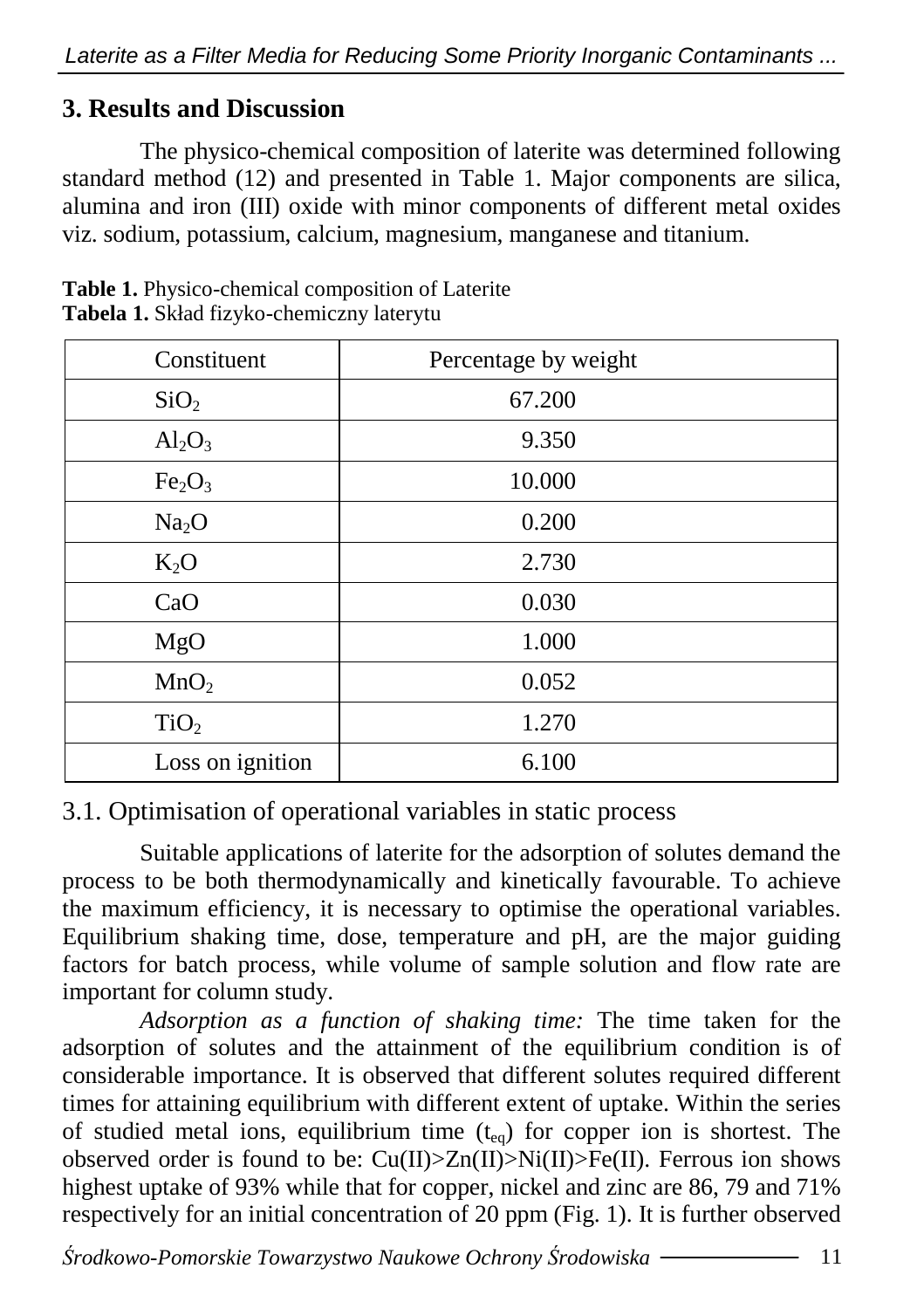that as the initial concentration is varied from 100 to 20 ppm, the uptake increases significantly for all the metal ions (Table 2). Adsorption efficiency of laterite was tested for fluoride concentration in the range of 10 to 50 ppm. A maximum uptake of 78.2% (corresponding to 10 ppm) is observed at the equilibrium time of 195 minutes.

| Solute | $t_{eq}$<br>mnn |                          | Uptake at various experimental conditions (%) |                              |                                |                             |
|--------|-----------------|--------------------------|-----------------------------------------------|------------------------------|--------------------------------|-----------------------------|
|        |                 | $t_{\frac{1}{2}}$<br>mnn | Dose, g<br>$(0.3 \div 1.0)$                   | Size, mm<br>$(0.3 \div 0.8)$ | Speed, rpm<br>$(400 \div 100)$ | Temp, K<br>$(313 \div 293)$ |
| Cu(II) | 45              | 20                       | 39-86                                         | 86-32                        | 86-46                          | 91-77                       |
|        |                 |                          |                                               |                              |                                |                             |
| Zn(II) | 80              | 29                       | $30 - 71$                                     | 70-27                        | 70-41                          | 79-59                       |
| Ni(II) | 90              | 35                       | 37-79                                         | 78-30                        | 78-51                          | 85-67                       |
| Fe(II) | 120             | 45                       | 51-93                                         | 93-44                        | 93-63                          | 98-81                       |
| F      | 195             | 40                       | 21-78.2                                       | 78.2-30                      | 78.2-33                        | 64-41                       |

**Table 2.** Adsorption characteristics of the solute ions **Tabela 2.** Charakterystyka adsorpcji jonów z roztworu



**Fig. 1.** Influence of initial metal concentration on adsorption **Rys. 1.** Wpływ początkowego stężenia metalu na adsorpcję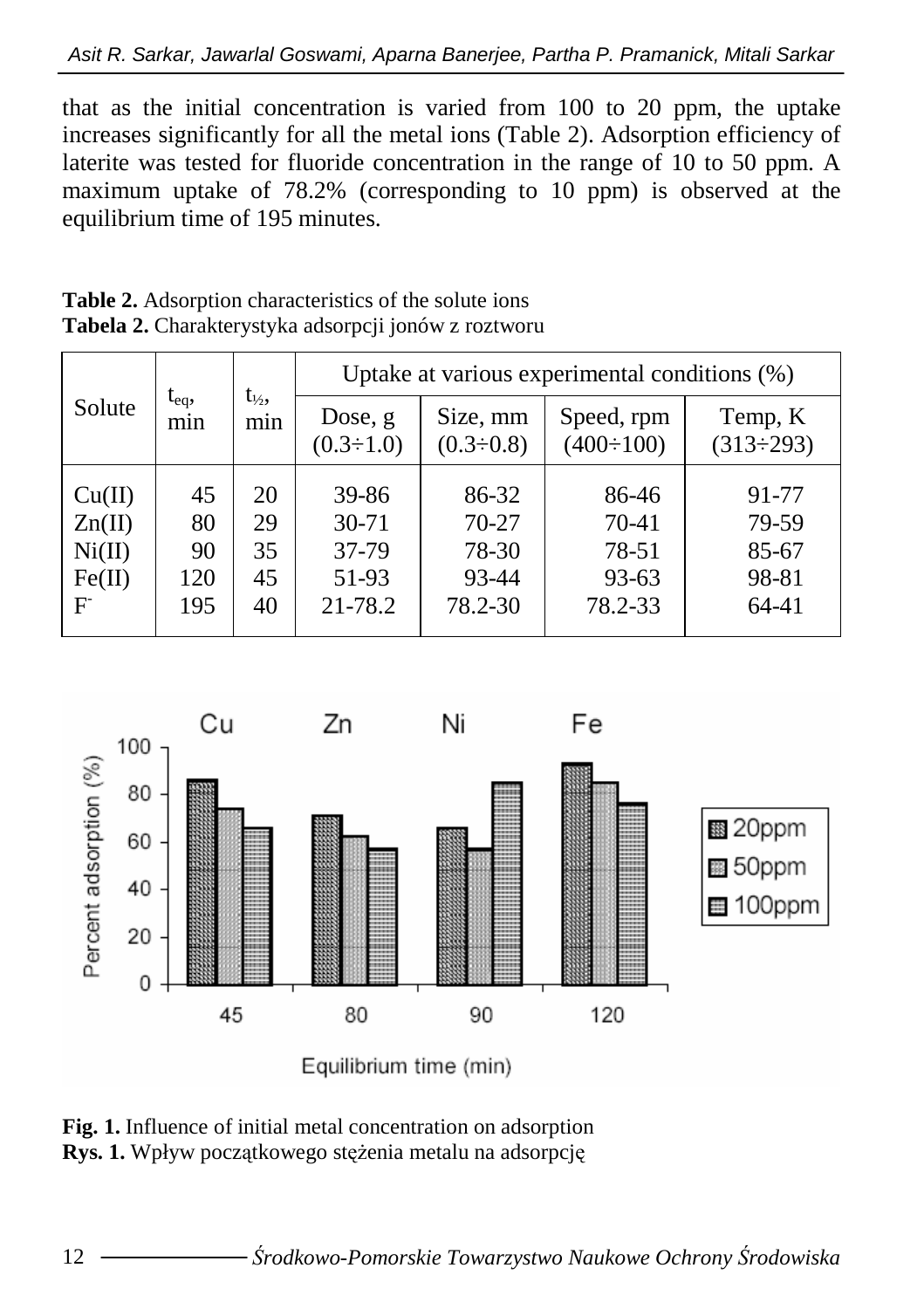#### Laterite as a Filter Media for Reducing Some Priority Inorganic Contaminants ...

*Adsorption as a function of dose of laterite:* The minimum amount of laterite corresponding to the maximum solute sorption at a definite solute concentration is taken as the optimum dose. Laterite dose was varied from 0.3 to 1.0 g and there is increase in the percent uptake of metal ions (Fig. 2). Highest adsorption was observed for  $0.8 \text{ g}$  for all the metal ions, while optimum dose for fluoride was found to be  $1.0$  g. Hence, for all subsequent experiments laterite dose of 1.0 g was maintained.



**Fig. 2.** Influence of dose on adsorption **Rys. 2.** Wpływ dawki na adsorpcję

*Adsorption as a function of particle size of laterite:* Adsorption of solutes was performed with laterite of different particle sizes, viz. 0.8, 0.5 and 0.3 mm. The increase in the extent of percent adsorption of metal ions with decreased particle size is presented in Fig. 3. Similar behaviour was observed for fluoride also and an increase from 30 to 78.2% was observed.

*Adsorption as a function of agitation speed*: The effect of agitation speed on the solute uptake was studied within the range 100 to 400 rpm, for a definite concentration of solute and pH. The percent uptake increases as the agitation speed is increased. It is possibly due to the different rate of solutelaterite interaction (13). Influence of agitation speed on the uptake of metal ions is presented in Fig. 4.

*Adsorption as a function of temperature:* Temperature is an important parameter in the context of adsorption on solid phase. An increase in the percent adsorption was observed corresponding to the increase in temperature from 293 to 313 K. For fluoride (50 ppm) the increase was found from 41 to 64%. Adsorption behaviour of different metal ions is presented in Fig. 5.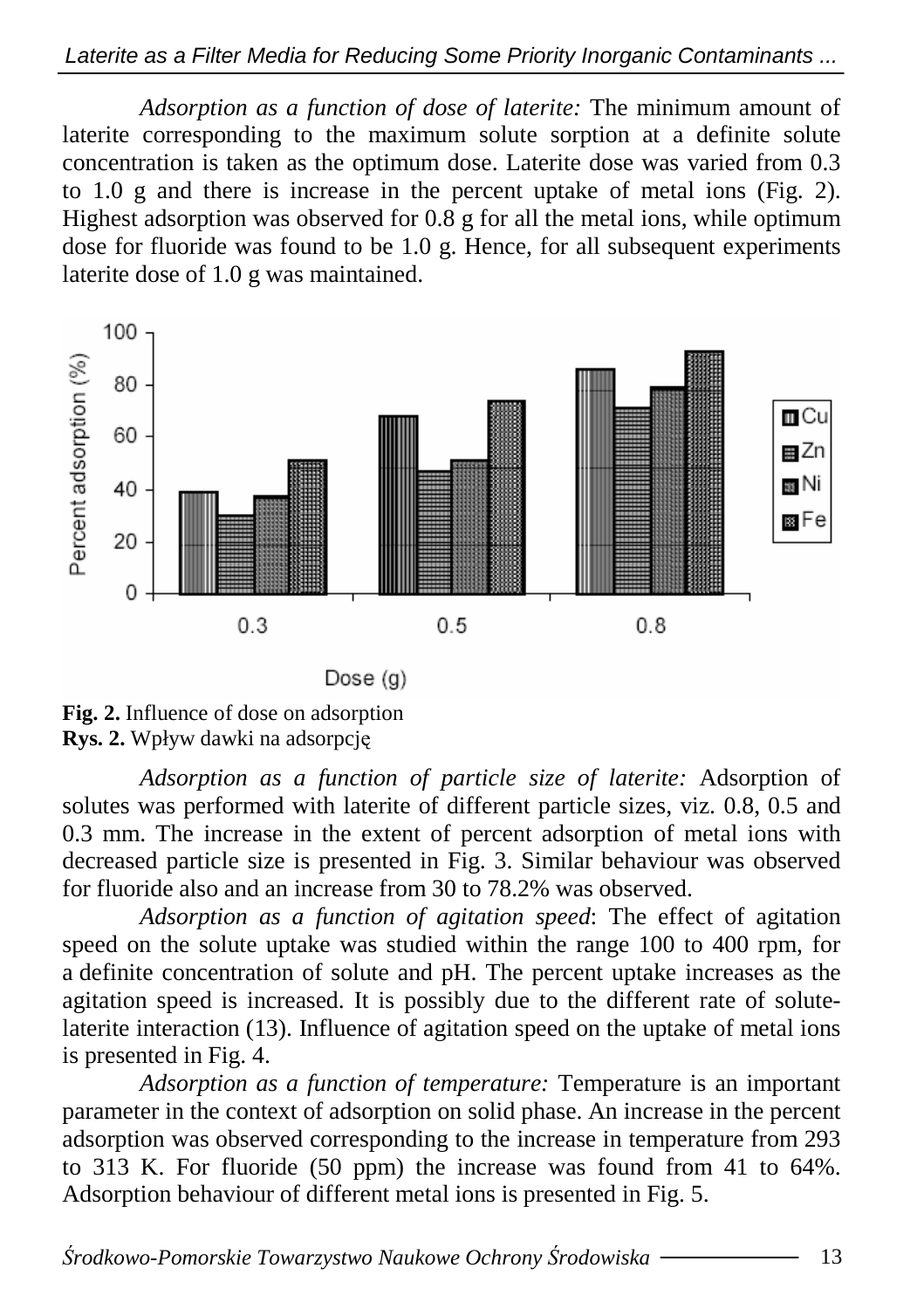

**Fig. 3.** Influence of particle size on adsorption **Rys. 3.** Wpływ rozmiaru cząsteczki na adsorpcję



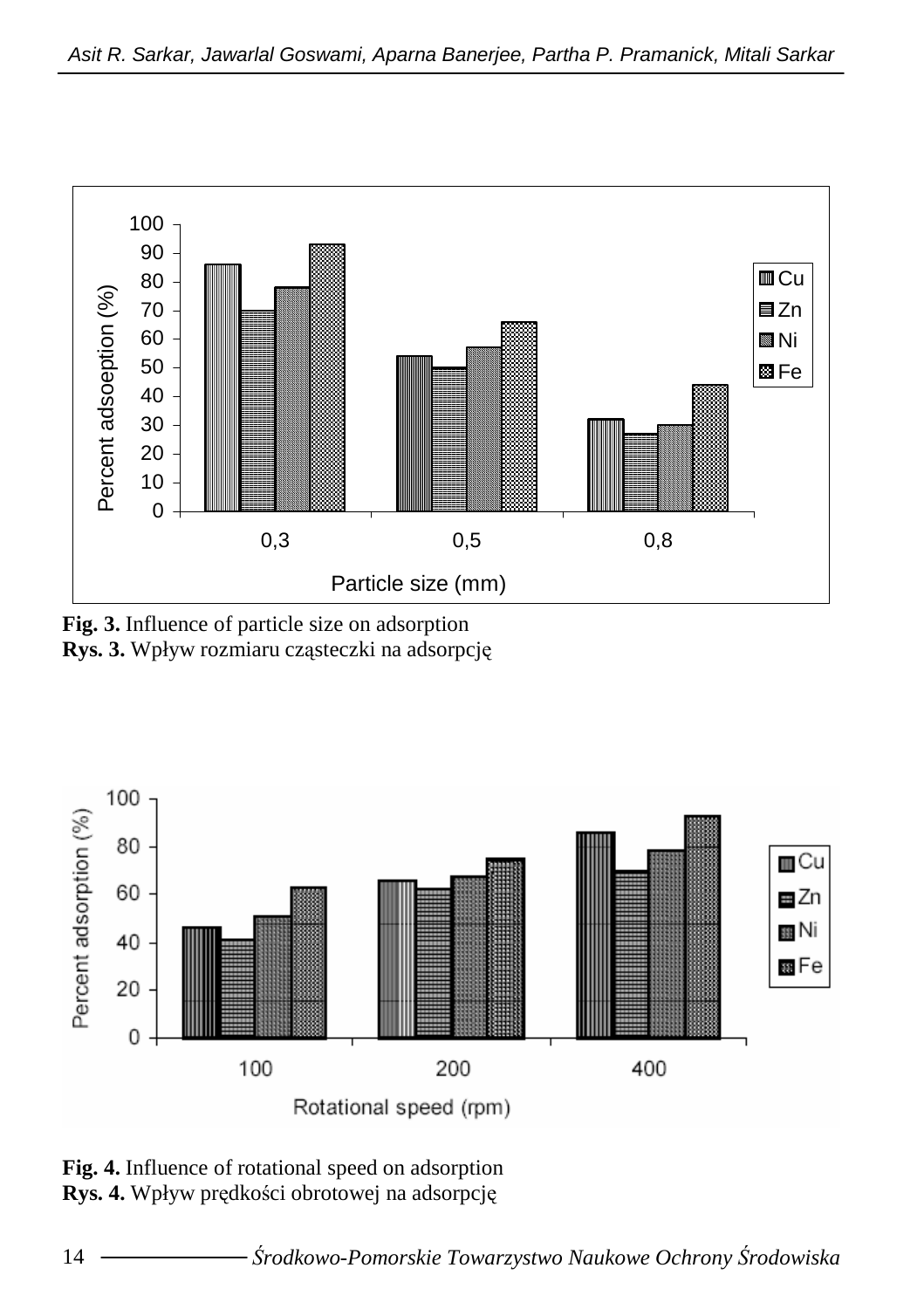

**Fig. 5.** Influence of temperature on adsorption **Rys. 5.** Wpływ temperatury na adsorpcję

*Adsorption as a function of pH:* Adsorption of solute on a solid surface is known to be dependent on the pH of the solution as the surface charge, characterized by pHZPC of an adsorbent vary with pH. It is expected that at pH > pHZPC the negative charge density on laterite surface increases, leading to increased adsorption of cationic solute and decreased adsorption of anionic solute. Simultaneously the pH dependent speciation of solutes play important role (14). In order to avoid the hydrolysis of metal ions and complexity in speciation all the experiment were performed in the pH 6.8. However the detailed study on the mechanism of pH dependent adsorption on laterite will be taken up in future communication.

3.2. Adsorption equilibrium and adsorption isotherm

The ability of laterite to extract solutes from aqueous solution was evaluated by measuring adsorption isotherm, correlating the equilibrium adsorption amount on laterite and equilibrium concentration in solution. The Ltype adsorption behaviour, predicted from the equilibrium data in the present system suggests favourable adsorption and also a strong tendency of monolayer formation  $(13)$ .

Ś*rodkowo-Pomorskie Towarzystwo Naukowe Ochrony* Ś*rodowiska* 15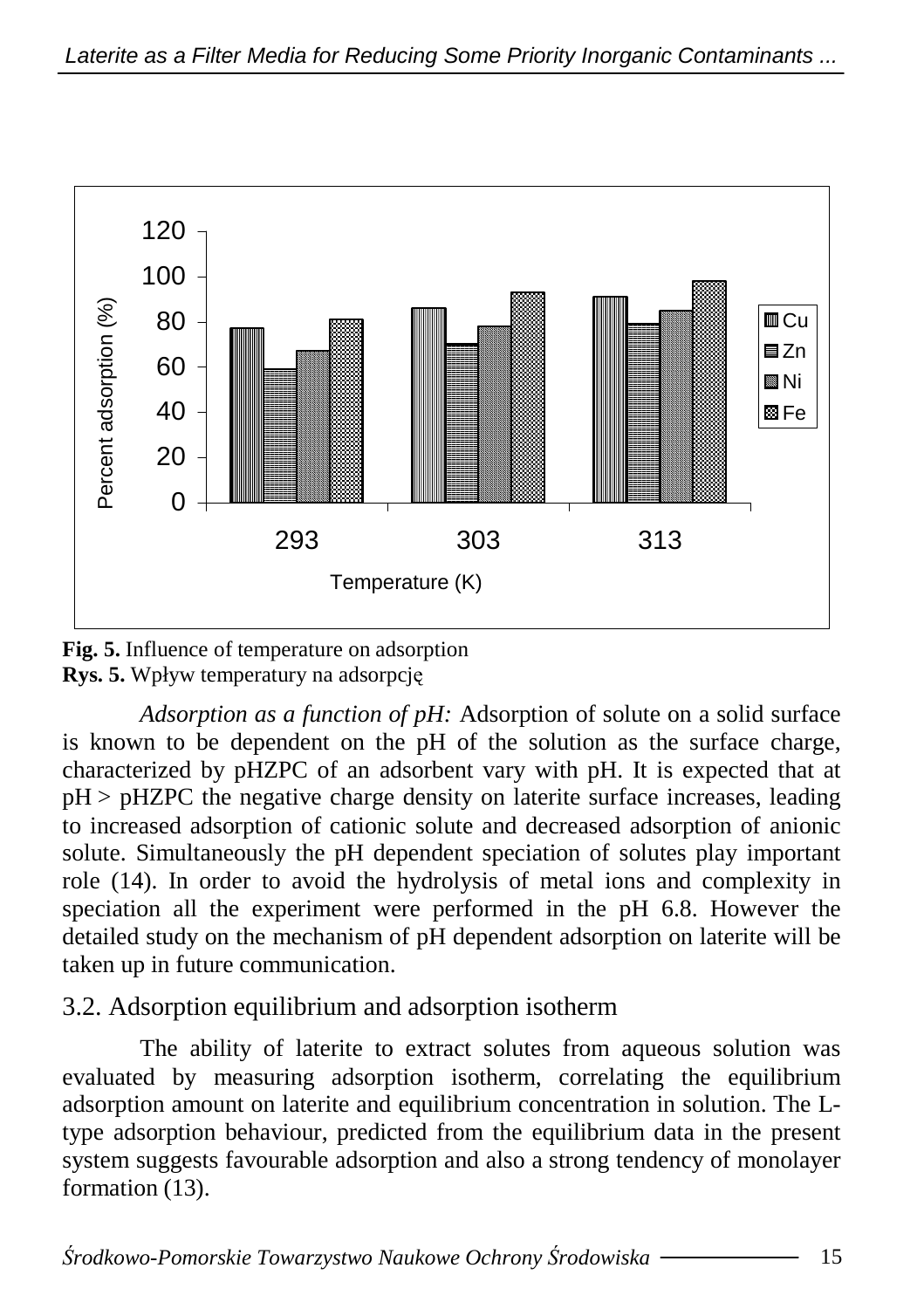## 3.3. Optimisation of the column operation

Solute solution (1000 ml) at optimum pH was passed through the filter column loaded with the laterite in a down flow manner. The flow rate was varied between 1.0 to 10.0 ml/min and there was no significant difference due to change in flow rate. It is found the removal efficiency of different metal ions follow the order:  $Fe(II) > Cu(II) > Ni(II) > Zn(II)$ . Fluoride removal efficiency was more than 96% during column operation.

## 3.4. Kinetic feasibility of the process:

From the equilibrium data, the loading half time  $(t_{1/2})$ , the time required to reach 50% sorption of the total capacity was calculated. It is found that while  $t<sub>1</sub>$ , value lies between 20 to 45 minutes for the metal ions (Table 2), it is 40 minutes for the fluoride adsorption. The lower value of  $t_{\gamma}$  indicates that the kinetics of solute-laterite interaction is sufficiently rapid (13).

## 3.5. Mechanism of solute-laterite interaction

Laterite is primarily composed of silica, alumina and iron (III) oxides (Table 1). When it is soaked in water for several hours the oxides get converted to oxohydroxides of silica, aluminium and iron. The Si-O and Al-O bonds are much stronger than Fe-O bonds. The governing interaction for metal ion-laterite is expected to be of ion exchange type (probably through replacement of weak Fe (III) sites). The fluoride-laterite interaction can be explained from the fact that ionic radius (15) of fluoride ion (1.40 $^{\circ}$ A) and hydroxyl ion (1.36 $^{\circ}$ A) are similar and these could be easily exchangeable effecting fluoride adsorption on metal hydroxides.

# 3.6. Cost viability of the laterite filter media and conclusion

Activated carbon is considered as a universal and most efficient adsorbent for treatment of water contaminated by a wide range of pollutants (16). But its higher cost limits its use. Therefore, more research is directed towards the search of alternative adsorbents. In India laterite is readily available in plenty, as a large area is covered by laterite. Therefore laterite filter media can be used as an alternative, for some metal ions and fluoride removal. Moreover the capacity of laterite filter media in suitable experimental conditions is more or less comparable to activated carbon, at least for some solutes. Further the laterite media can be extended for development of a simple household filter.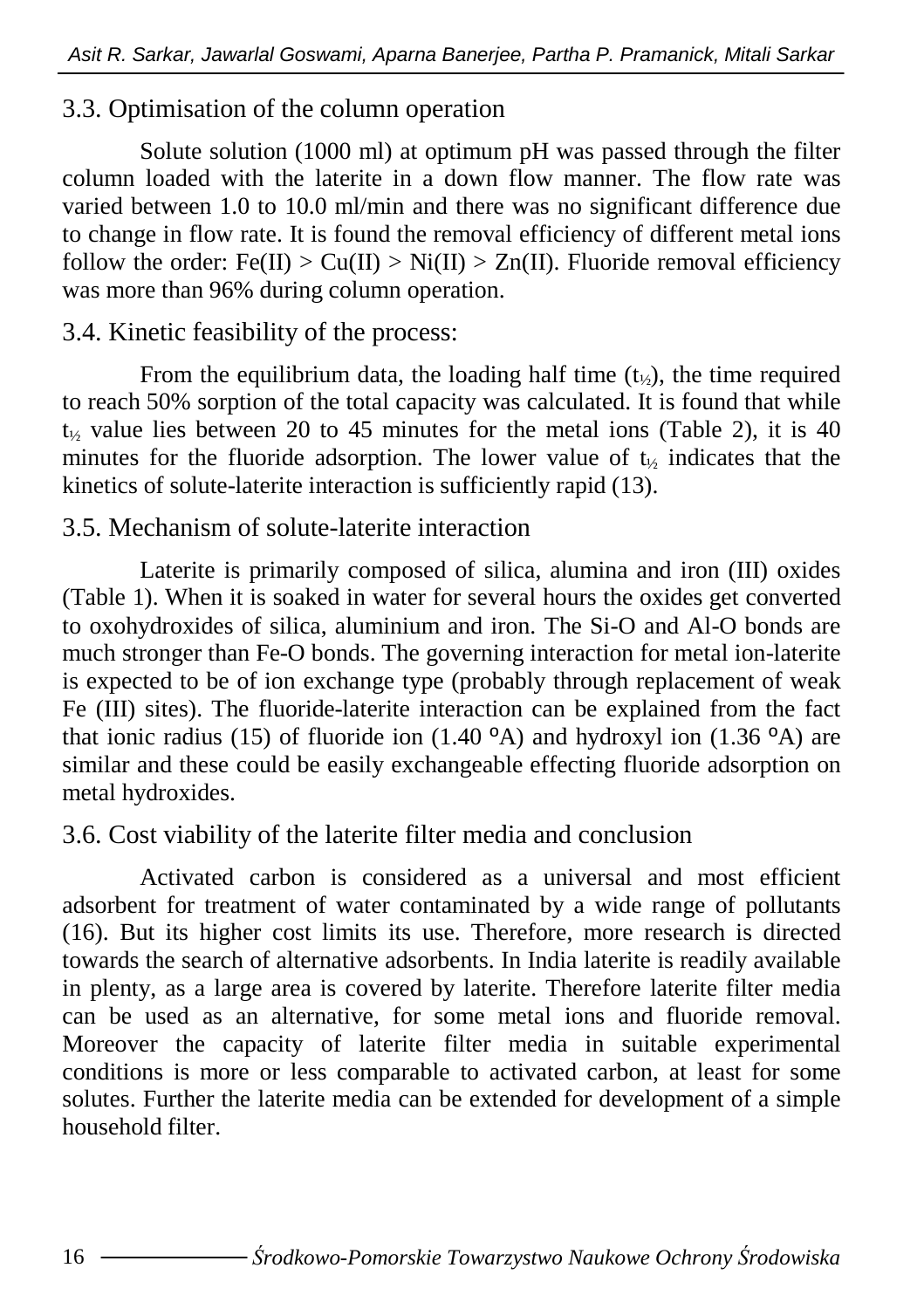# **References**

- 1. **Sarkar M., Dutta P.K.:** *Sorption Recovery of Copper Ion in Aqueous Solution* Jr. Indust. Poll. Control, 17, 179–190. 2001.
- 2. **Sarkar M., Chakrabarty S., Banerjee A.:** *Fluoride Contamination in Groundwater in Birbhum District of West Bengal – A Geoenvironmental Hazard* Ed. A. G. Paithankar, P. K. Jha, R. K. Agarwal, Oxford IBH Publishing Co. Pvt. Ltd., New Delhi 2000. p.191–194.
- 3. **Horwarth D. J.:** *The Substances and Health A Handbook* Marcel Dekker Inc., New York 1996.
- 4. *Fluoride Research and Rural Development Foundation Report* Ministry of Rural Developments, Government of India. 1999.
- 5. **Sarkar M.:** *Occurrence of High Fluoride in Ground Water of Birbhum District of West Bengal* Proc. 5th All Poland Conf. 2001.
- 6. *WHO Guidelines for Drinking Water Quality* Vol. I: World Health Organisation, Geneva 1984.
- 7. **Gupta V.K.:** *Equilibrium Uptake, Sorption Dynamics, Process Development and Column Operations for Removal of Copper and Nickel from Aqueous Solution and Waste Water Using Activated Slag, A Low Cost Adsorbent* Ind. Eng. Chem. Res., 37, 192–202. 1998.
- 8. **Jeon B.H., Dempseis B.A., Burgos D., Royer R.A.:** *Sorption Kinetics of Fe(II), Zn(II), Co(II), Ni(II), Cd(II) and Fe(IV) / Me(II) onto Hematite* Wat. Res., 37, 4135–4142. 2002.
- 9. **Sarkar M., Dutta P.K., Das M.:** *Solid Phase Extraction for Decontamination of Alkali Metal, Alkaline Earth Metal and Ammonium Salts from Heavy Metal Ions* J. Colloid Interface Sc., 246, 263–269. 2002.
- 10. **Sarkar M., Dutta P.K.:** *Equilibrium Studies on the Optimization of Solid Phase Extraction Using Modified Silica Gel for Removal, Recovery and Preconcentration Prior to Determination of Some Metal Ions from Aqueous Samples of Different Origin* Ind. Eng. Chem. Res., 41(26), 6745–6750. 2003.
- 11. APHA, AWWA, WPCF: *Standard Methods for Examination of Water and Wastewater* 19th ed.: APHA, Washington 1999.
- 12. *Method of Soil Analysis* Pt I & II: Ed. C. A. Black; Am. Soc. Argon., Madison 1965.
- 13. **Sarkar M., Dutta P.K.:** *Sorption Aided Process for Removal and Recovery of Zinc(II) Using Salicylaldoxime Immobilized Silica Gel* Ind. J. Chem. Tech., 9, 245–250. 2002.
- 14. **Sarkar M., Banerjee A., Pramanick P.P.:** *Defluoridation of Fluoride Rich Drinking Water – an Ecotechnological Approach* Proc. National Symposium on Recent Advances In The Methods Of Chemical Analysis In Industry And Environment, 2003.
- 15. **Cotton F.A., Wilkinson G., Gaus P.:** *Basic Inorganic Chemistry*, John Wiley & Sons. N.Y. 1976.
- 16. **Swamy M.M., Mall J.D., Prasad B., Mishra J.M.:** *Removal of Phenol by Adsorption on Coal Fly Ash and Activated Carbon* Poll. Res., 16, 170–175. 1997.

Ś*rodkowo-Pomorskie Towarzystwo Naukowe Ochrony* Ś*rodowiska* 17